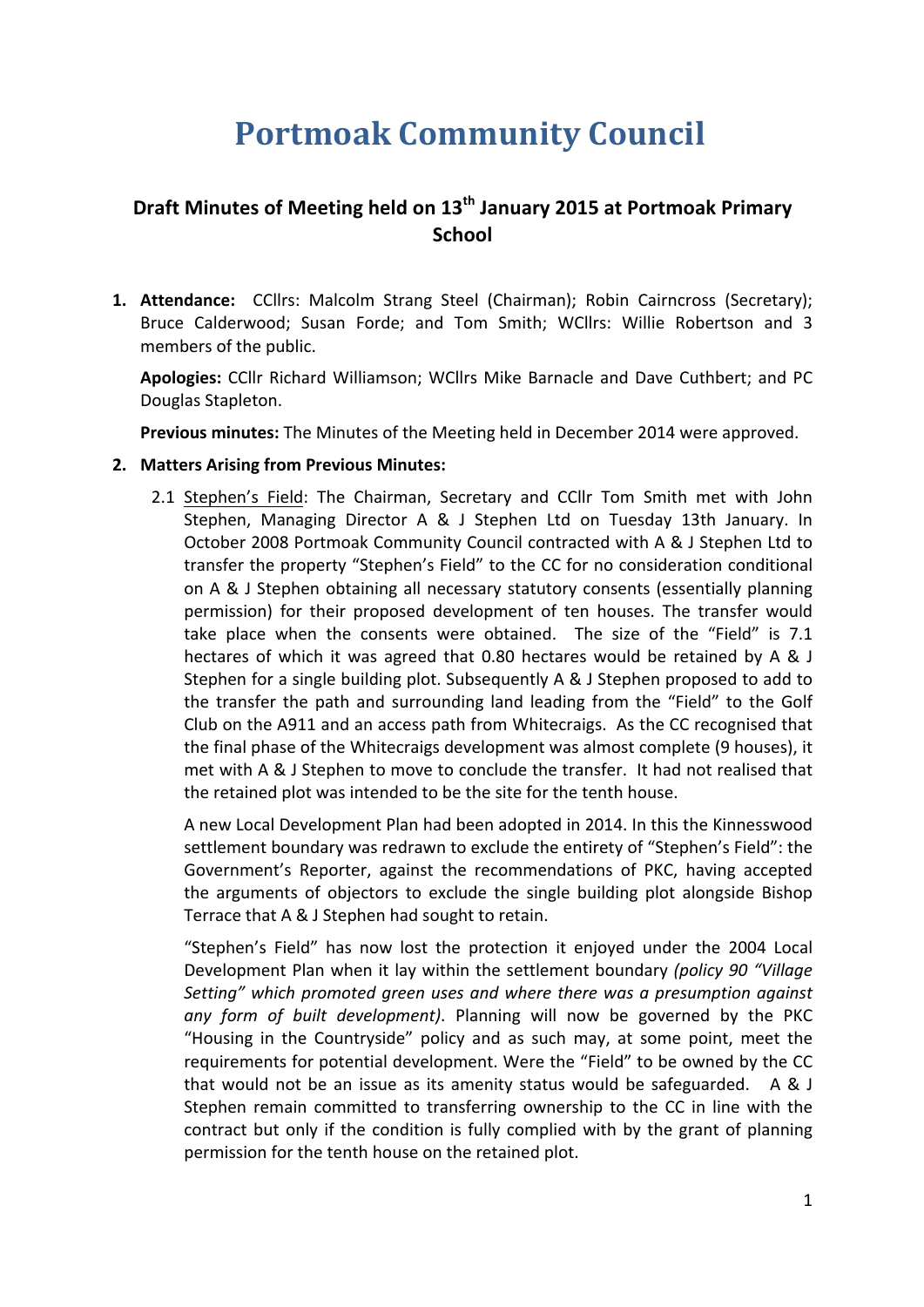The CC wishes to consult on this matter with the community and will shortly meet with A & J Stephen Ltd and PKC to determine what options are open to resolve this matter.

2.9 Kinnesswood Post Box: Royal Mail's installation of a new capacious Post Box with an orifice capable of taking A4 envelopes was warmly welcomed. The CC supports the Kinnesswood Shop in its attempt to secure suitable arrangements for the removal of the old box.

#### **3.** Reports:

- 3.1 Police: The CC noted the Commander's Bulletins of 11th, 18th and 26th December and received the Police Report. It noted that; on the 15/16 December a break-in to the Lomond Inn and vandalism to a garden gate in Kinnesswod remained undetected; and that theft of a JCB from a building site in Scotlandwell on the 10/11 December and the attempted theft of a caravan at Portmoak Airfield during December were both under enquiry. The Report highlighted new drink driving legislation, thefts from roofs across Tayside and break-ins to sheds and garages.
- 3.2 Treasurer: The Council's accounts at the end of December 2014 showed: a balance of £771.05 in the General Account and £541.10 in the Michael Bruce Way Account (MBW) giving a total of £1,312.15. All the movement in the month lay in the MBW account with receipts of a grant for  $£2,565.00$  and expenditure of  $£2,899.20$  both in relation to the maintenance of the MBW." The CC would consider further commitment of funds before the end of the financial year.
- 3.3 Planning:
	- New applications:
		- $\circ$  14/02099/FLL Site West of Main Street Scotlandwell, Modification of Permission 08/01059/FLL (erection of 16 dwelling houses) change of house type, plot 15. The CC made no comment.
		- $\circ$  14/02165/IPL Land 40 metres West of Caol Ila, Backdykes Road Kinnesswood, erection of a dwelling house and garage (in principle). This was a re-application and, although the CC did not object in principle to the proposed house and there was now a helpful detailed tree survey, it would maintain its objection until it can determine whether or not the requirements of the conservation area can be met. It would express concern as to whether Backdykes Road can sustain the development particularly in the light of use of this section by schoolchildren and that drainage for neighbouring properties should not be compromised. It should be a condition of any permission that occupancy should not be taken up until the planting in any approved landscape plan has been carried out.

These were the unanimous decisions of the CC.

• Progress with applications:

14/00707/FLL. The Lomond Inn Kinnesswood, Erection of 5 houses. A new application can be anticipated.

3.4 Roads: The CC received an updated version of the CC Road Report.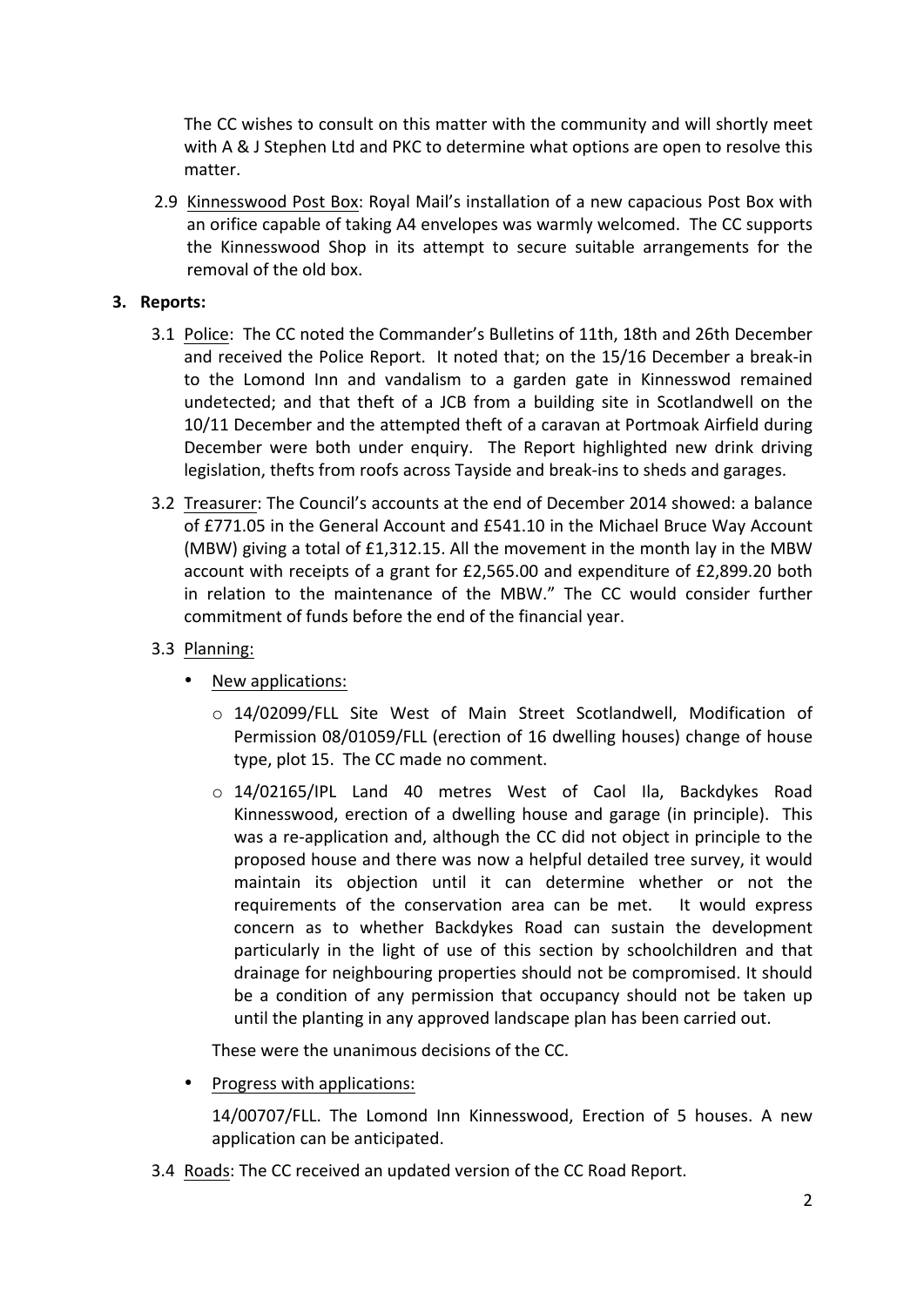- a. West Bowhouse section of the A911 (Scotlandwell to Auchmuir Bridge) accidents and speeding. ACTION: In light of the recent report of the Enforcement Officer that the required visibility splay conditioned in the original planning consent was unachievable, the matter would be taken forward with the PKC Roads Department (WCllr Giacopazzi).
- b. Pavement outside of Kinnesswood shop. ACTION: added to the PKC list for "sealing" programme for 2015 (WCllr Robertson).
- c. *Maintenance of Build-outs*. Three bollards damaged and one no longer lit. ACTION: Maintenance to be carried out shortly. Uncertainty remains on whether reflective kerb strips are to be installed to improve build-out visibility as the CC believes they should be (WCllr Robertson).
- d. *Dryside Road from Wester Balgedie to Fife Boundary*. Considerable increase in HGV traffic. ACTION: PKC will consider this for "Green Route" status. If agreed this should provide protection to cyclists and walkers (WCllr Robertson).
- e. *A911 Wellside south exit*. Maintenance of pot holes and status of the soon to be installed and potentially redundant mini-roundabout. ACTION: potholes to be repaired and the proposed mini-roundabout should not now be installed in the light of the construction of a build-out since the mini roundabout was required in the planning permission (WCllr Robertson).
- f. *Reinstall road markings B920 and B9097 junction (Ballingry).* ACTION: this will happen shortly, weather permitting (WCllr Robertson).
- g. Signage for cyclists and pedestrians using new footpath from Easter to Wester *Balgedie.* ACTION: Request for signage made (WCllr Robertson).
- h. *Grit Bin for Bishop Terrace.* Decision remains unclear.
- i. *New Cats eyes along A911.* ACTION. Agreed by PKC to be done but no date as yet for installation.
- j. *Improved antiskid surface at Wester Balgedie junction.* ACTION: under consideration.
- k. *Improving footpath along A911 from Scotlandwell to the Church and Hall.* ACTION: PKC considering options.
- l. *Improving pedestrian crossing at A911 junction with Wester Balgedie:* ACTION: new footpath under consideration which would include a safe crossing.
- m. *Snow Clearing 2014-15*. ACTION: Difficulties in finding a suitable contract for local volunteers have not been resolved.
- n. *Speed limit Portmoak Primary School and parking around the school.* ACTION: pilot project in preparation.
- 3.5 Paths: CCIIr Tom Smith reported that weather was hampering further work on the Michael Bruce Way. Some contractual work remained to be completed. The Paths Group were reviewing paths across Portmoak and among their priorities were improvement to the Peat Loan entrance to the Moss and gradual development of